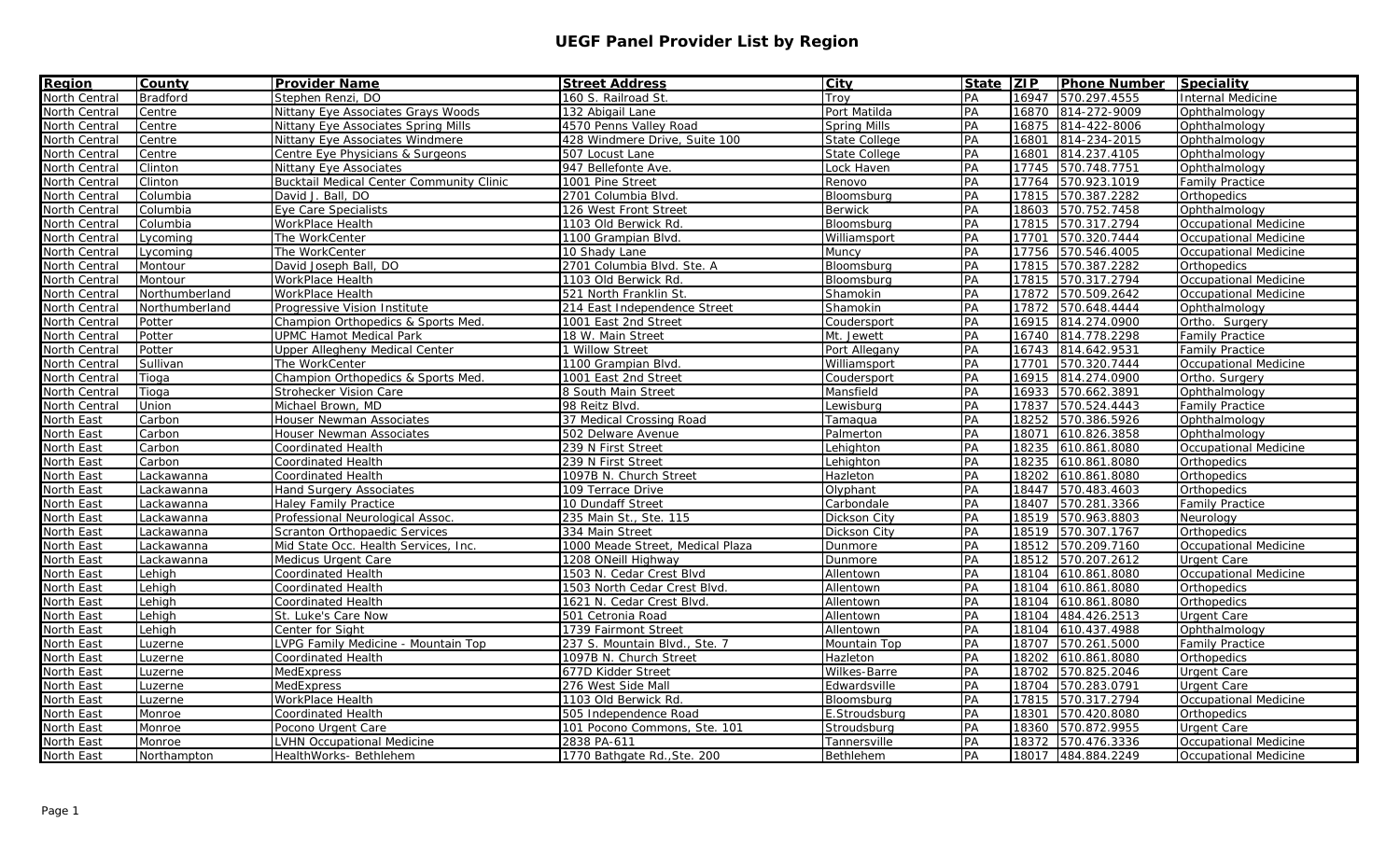| <b>Region</b> | <b>County</b> | <b>Provider Name</b>                    | <b>Street Address</b>                 | City              | <b>State ZIP</b> |       | <b>Phone Number Speciality</b> |                              |
|---------------|---------------|-----------------------------------------|---------------------------------------|-------------------|------------------|-------|--------------------------------|------------------------------|
| North East    | Northampton   | Coordinated Health                      | 2300 Highland Avenue                  | Bethlehem         | PA               | 18020 | 610.861.8080                   | <b>Occupational Medicine</b> |
| North East    | Northampton   | Bethlehem Eye Associates, PC            | 800 Eaton Ave.                        | Bethlehem         | PA               | 18018 | 610.691.3335                   | Ophthalmology                |
| North East    | Northampton   | <b>Easton Family Practice</b>           | 1901 Hay Terrace                      | Easton            | PA               | 18042 | 610.438.4314                   | <b>Family Practice</b>       |
| North East    | Pike          | Coordinated Health                      | 505 Independence Road                 | E.Stroudsburg     | PA               | 18301 | 570.420.8080                   | Orthopedics                  |
| North East    | Pike          | Joseph Cirello, MD                      | 111 E. Catherine St., Ste. 210        | Milford           | PA               | 18337 | 570.409.1162                   | <b>Family Practice</b>       |
| North East    | Pike          | Greentown Medical Center                | 1623 Route 507                        | Greentown         | PA               | 18426 | 570.676.5660                   | <b>Internal Medicine</b>     |
| North East    | Susquehanna   | Fam. Health Clinic of Barnes Kasson     | 137 Delaware Street                   | New Milford       | PA               | 18834 | 570.853.3135                   | <b>Internal Medicine</b>     |
| North East    | Susquehanna   | Fam. Health Clinic of Barnes Kasson     | 2872 Turnpike Street                  | Susquehanna       | PA               | 18847 | 570.853.3135                   | Internal Medicine            |
| North East    | Susquehanna   | Honesdale Orthopedic Surgery            | 3355 Lake Ariel Highway               | Honesdale         | PA               | 18431 | 570.647.0001                   | Orthopedics                  |
| North East    | Susquehanna   | <b>Endless Mountains Health System</b>  | 100 Hospital Dr.                      | Montrose          | PA               | 18801 | 570.278.3801                   | <b>Family Practice</b>       |
| North East    | Susquehanna   | Medicus Urgent Care                     | 1208 ONeill Highway                   | Dunmore           | PA               | 18512 | 570.207.2612                   | Urgent Care                  |
| North East    | Wayne         | Hand Surgery Associates                 | 232 Sunrise Avenue                    | Honesdale         | PA               | 18431 | 570.483.4603                   | Orthopedics                  |
| North East    | Wayne         | Hamlin Mount Cobb Medical Center        | 1434 Mount Cobb Road                  | Jefferson Twp     | PA               | 18436 | 570.689.2673                   | <b>Internal Medicine</b>     |
| North East    | Wayne         | Honesdale Orthopedic Surgery            | 3355 Lake Ariel Highway               | Honesdale         | PA               | 18431 | 570.647.0001                   | Orthopedics                  |
| North East    | Wayne         | Matthew Haley, DO                       | 10 Dundaff St.                        | Carbondale        | PA               | 18407 | 570.281.3366                   | <b>Family Practice</b>       |
| North East    | Wayne         | Professional Neurological Assoc.        | 235 Main St., Ste. 115                | Dickson City      | PA               | 18519 | 570.963.8803                   | Neurology                    |
| North East    | Wayne         | Lake Region Urgent Care, PC             | 103 Spruce St., Ste. 201              | Hawley            | PA               | 18428 | 570.390.4545                   | <b>Urgent Care</b>           |
| North East    | Wayne         | Mogerman Orthopedic Institute           | 27A Woodland Drive                    | Waymart           | PA               | 18472 | 570.488.9880                   | Orthopedics                  |
| North East    | Wyoming       | Edward Gerald Zurad, MD                 | 5950 SR6                              | Tunkhannock       | PA               | 18657 | 570.836.9074                   | <b>Family Practice</b>       |
| North East    | Wyoming       | <b>Hand Surgery Associates</b>          | 5950 SR 6, 3rd Fl. (Tyler Mem. Hosp.) | Tunkhannock       | PA               | 18657 | 570.483.4603                   | Orthopedics                  |
| North East    | Wyoming       | Professional Neurological Assoc.        | 235 Main St., Ste. 115                | Dickson City      | PA               | 18519 | 570.963.8803                   | Neurology                    |
| North East    | Wyoming       | Scranton Orthopaedic Services           | 334 Main Street                       | Dickson City      | PA               | 18519 | 570.307.1767                   | Orthopedics                  |
| North West    | Cameron       | Terrance Foust, DO                      | 1001 East 2nd Street                  | Coudersport       | PA               | 16915 | 814.274.0900                   | Orthopedic Surgery           |
| North West    | Clarion       | Laurel Eye Clinic                       | 50 Waterford Pike                     | Brookville        | PA               | 15825 | 814.849.8344                   | Ophthalmology                |
| North West    | Clearfield    | Laurel Eye Clinic                       | 908 Beaver Drive                      | <b>DuBois</b>     | PA               | 15801 | 814.371.6143                   | Ophthalmology                |
| North West    | Clearfield    | Laurel Eye Clinic                       | 235 E. Market St.                     | Clearfield        | PA               | 16830 | 814.765.6963                   | Ophthalmology                |
| North West    | Crawford      | Dr. Dean Spencer                        | 1012 Water Street                     | Meadville         | PA               | 16335 | 814.382.3100                   | <b>Family Practice</b>       |
| North West    | Crawford      | North Shore Neurosciences               | 120 East 2nd St., 3rd Floor           | Erie              | PA               | 16507 | 814.452.8300                   | Neurology                    |
| North West    | Erie          | Corry Medical Services                  | 300 York Street, Suite A              | Corry             | PA               | 16407 | 814.665.8288                   | <b>Family Practice</b>       |
| North West    | Erie          | North East Family Practice              | 115 East Main Street                  | North East        | PA               | 16428 | 814.725.8774                   | <b>Family Practice</b>       |
| North West    | Erie          | Erie Eye Clinic                         | 128 West 12th St., Ste. 200           | Erie              | PA               | 16501 | 814.452.2796                   | Ophthalmology                |
| North West    | Erie          | Occupational Health Center              | 1910 Sassafras St.                    | Erie              | PA               | 16502 | 814.452.7879                   | <b>Occupational Medicine</b> |
| North West    | Erie          | Saint Vincent Orthopaedic Institute     | 2315 Myrtle Street, Ste. L10          | Erie              | PA               | 16502 | 814.454.2401                   | Orthopedic Surgery           |
| North West    | Erie          | Medical Group of Corry                  | 315 York Street                       | Corry             | PA               | 16407 | 814.664.8686                   | <b>Family Practice</b>       |
| North West    | Forest        | Community Eye Care Specialists          | 314 S. Franklin St., Ste. F           | Titusville        | PA               | 16354 | 814.827.8819                   | Ophthalmology                |
| North West    | Forest        | Marienville Family Health, PC           | 125 Chestnut Street                   | Marienville       | PA               | 16239 | 814.927.5609                   | <b>Family Practice</b>       |
| North West    | Forest        | Orthopedic Surgeons                     | 103 West St. Clair Street             | Warren            | PA               | 16365 | 814.726.1921                   | Orthopedics                  |
| North West    | Forest        | Medical Group of Corry                  | 315 York Street                       | Corry             | PA               | 16407 | 814.664.8686                   | <b>Family Practice</b>       |
| North West    | Jefferson     | Philip J. States, MD                    | 81 Hill Crest Drive, Ste. 200         | Punxsutawney      | PA               | 15767 | 814.938.3550                   | <b>Family Practice</b>       |
| North West    | Jefferson     | Laurel Eye Clinic                       | 50 Waterford Pike                     | Brookville        | PA               | 15825 | 814.849.8344                   | Ophthalmology                |
| North West    | Lawrence      | Midway Medical Clinic                   | 3548 Ellwood Rd.                      | <b>New Castle</b> | PA               | 16101 | 724.658.9477                   | <b>Occupational Medicine</b> |
| North West    | <b>McKean</b> | <b>UPMC Hamot Medical Park</b>          | 18 West Main Street                   | Mt. Jewett        | PA               | 16740 | 814.778.2298                   | <b>Family Practice</b>       |
| North West    | McKean        | Upper Allegheny Medical Center          | 1 Willow Street                       | Port Allegany     | PA               | 16743 | 814.642.9531                   | <b>Family Practice</b>       |
| North West    | Mercer        | Michael Jurenovich, DO                  | 59 West Main Street                   | Greenville        | PA               | 16125 | 724.588.4805                   | Orthopedics                  |
| North West    | Mercer        | Greenville Orthopedics                  | One Greenville Orthopedic Ctr.        | Greenville        | PA               | 16125 | 724.588.7250                   | Orthopedics                  |
| North West    | Mercer        | Valley Eye Center                       | 752 Brookshire Dr., Ste. B            | Hermitage         | PA               | 16148 | 724.347.5665                   | Ophthalmology                |
| North West    | Venango       | <b>BHS Seneca Medical Center</b>        | One Park Way                          | Seneca            | PA               | 16346 | 814.676.5444                   | <b>Family Practice</b>       |
| North West    | Venango       | BHS Seneca Medical Center-Workers' Care | One Park Way - Seneca Commons         | Seneca            | PA               |       | 16346 814.677.1768             | Occupational Medicine        |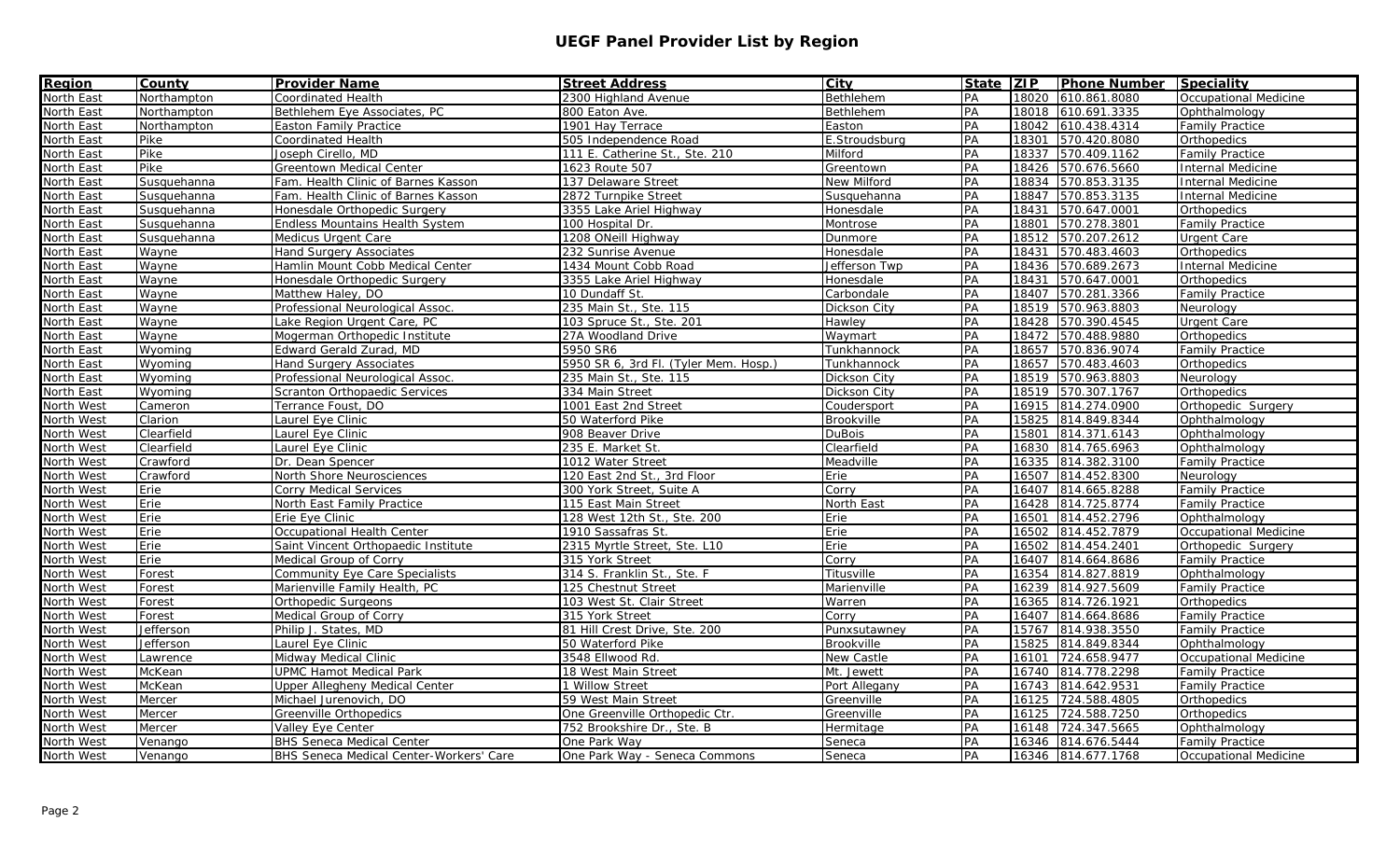| <b>Region</b><br>North West | <b>County</b> | <b>Provider Name</b>                            | <b>Street Address</b>                | City             | State   ZIP |       | <b>Phone Number Speciality</b> |                              |
|-----------------------------|---------------|-------------------------------------------------|--------------------------------------|------------------|-------------|-------|--------------------------------|------------------------------|
|                             | Venango       | Orthopedic & Sports Med. Assoc.                 | 44 Circle Street                     | Frankin          | PA          | 16323 | 814.437.2191                   | Orthopedics                  |
| North West                  | Warren        | Orthopedic & Sports Med. of Erie                | 100 Peach St., Ste. 400              | Erie             | PA          | 16507 | 814.454.8287                   | Orthopedics                  |
| North West                  | Warren        | Marienville Family Health, PC                   | 125 Chestnut Street                  | Marienville      | PA          | 16239 | 814.927.5609                   | <b>Family Practice</b>       |
| North West                  | Warren        | Medical Group of Corry                          | 315 York Street                      | Corry            | PA          | 16407 | 814.664.8686                   | <b>Family Practice</b>       |
| South Central               | Adams         | Wellspan Orthopedics                            | 207 Blooming Grove Road              | Hanover          | PA          | 17331 | 717.632.5259                   | Orthopedics                  |
| South Central               | Adams         | Fredrick Martin, MD                             | 56 South High St.                    | Arendtsville     | PA          | 17303 | 717.677.8626                   | <b>Family Practice</b>       |
| South Central               | Bedford       | Southern Cove Medical Assoc.                    | 2230 Woodbury Pike                   | Loysburg         | PA          | 16659 | 814.766.3485                   | <b>Family Practice</b>       |
| South Central               | Bedford       | Henry Shoenthal, MD                             | 4186 Cortland Dr.                    | <b>New Paris</b> | PA          | 15554 | 814.839.4108                   | <b>Family Practice</b>       |
| South Central               | <b>Blair</b>  | Altoona Ophthalmology Associates                | 600 E. Pleasant Valley Blvd.         | Altoona          | PA          | 16602 | 814.946.0821                   | Ophthalmology                |
| South Central               | <b>Blair</b>  | Nittany Eye Associates Tyrone                   | 154 Hospital Drive, Suite 6          | Tyrone           | PA          | 16686 | 814-234-2015                   | Ophthalmology                |
| South Central               | <b>Blair</b>  | Nason Occupational Health                       | 105 Nason Drive                      | Roaring Spring   | PA          | 16673 | 814.224.6266                   | Occupational Medicine        |
| South Central               | <b>Blair</b>  | Kornel Lukacs, MD                               | 312 Union Avenue                     | Altoona          | PA          | 16602 | 814.944.3347                   | Neurology                    |
| South Central               | <b>Blair</b>  | Laurel Eye Clinic                               | 176 Vision Drive                     | Duncansville     | PA          | 16635 | 814.949.8808                   | Ophthalmology                |
| South Central               | Cumberland    | Scott Mueller, MD                               | 1900 Bridge Street                   | New Cumberland   | PA          | 17070 | 717.774.7041                   | <b>Family Practice</b>       |
| South Central               | Cumberland    | Premier Eye Care Group                          | 1524 Cedar Cliff Drive               | Camp Hill        | PA          | 17011 | 717.761.3077                   | Ophthalmology                |
| South Central               | Cumberland    | Stoken Wagner Ophthalmic Assoc.                 | 338 Alexander Spring Road            | Carlisle         | PA          | 17015 | 717.249.6337                   | Ophthalmology                |
| South Central               | Cumberland    | Carlisle Neurocare                              | 220 Wilson Street                    | Carlisle         | PA          | 17013 | 717.249.8283                   | Neurology                    |
| South Central               | Cumberland    | Summit Occupational Health                      | 1610 Orchard Drive                   | Chambersburg     | PA          | 17201 | 717.261.0929                   | <b>Occupational Medicine</b> |
| South Central               | Franklin      | Summit Orthopedic                               | 120 N. 7th St., Ste. 101             | Chambersburg     | PA          | 17201 | 717.263.1220                   | Orthopedics                  |
| South Central               | Franklin      | Richards Orthopaedic Center/ Sports Med.        | 144 South Eighth Street              | Chambersburg     | PA          | 17201 | 717.414.7798                   | Orthopedics                  |
| South Central               | Franklin      | Summit Occupational Health                      | 1610 Orchard Drive                   | Chambersburg     | PA          | 17201 | 717.261.0929                   | <b>Occupational Medicine</b> |
| South Central               | Franklin      | Waynesboro Family Medical Associates            | 1051 East Main Street                | Waynesboro       | PA          | 17268 | 717.762.9118                   | <b>Family Practice</b>       |
| South Central               | Franklin      | Cumberland Valley Surgical Assoc.               | 764 Lincoln Way East                 | Chambersburg     | PA          | 17201 | 717.263.3850                   | Neurology                    |
| South Central               | Fulton        | Pennwood Ophthalmic Assoc.                      | 311 Hospital Drive                   | Everett          | PA          | 15537 | 814.623.1969                   | Ophthalmology                |
| South Central               | Fulton        | Cumberland Valley Surgical Assoc.               | 764 Lincoln Way East                 | Chambersburg     | PA          | 17201 | 717.263.3850                   | Neurology                    |
| South Central               | Fulton        | <b>Fulton County Medical Center-Orthopedics</b> | 214 Peach Orchard Road               | Mcconnellsburg   | PA          | 17233 | 717.485.6110                   | Orthopedics                  |
| South Central               | Huntingdon    | JC Blair Occupational Health                    | 7651 Lake Raystown Shopping Ctr. Dr. | Huntingdon       | PA          | 16652 | 814.643.8482                   | <b>Occupational Medicine</b> |
| South Central               | Huntingdon    | JC Blair Ortho. Care Center                     | 7651 Lake Raystown Shopping Ctr.     | Huntingdon       | PA          | 16652 | 814.643.8485                   | Orthopedics                  |
| South Central               | Huntingdon    | Altoona Ophthalmology Assoc.                    | 600 E. Pleasant Valley Blvd.         | Altoona          | PA          | 16602 | 814.946.0821                   | Ophthalmology                |
| South Central               | Huntingdon    | University Orthopedics Center                   | 1225 Warm Springs Avenue             | Huntingdon       | PA          | 16652 | 814.231.2101                   | Orthopedics                  |
| South Central               | Huntingdon    | Nason Occupational Health                       | 105 Nason Drive                      | Roaring Spring   | PA          | 16673 | 814.224.6266                   | <b>Occupational Medicine</b> |
| South Central               | Huntingdon    | BTAMC-Walk-in-Clinic                            | 6674 Towne Center Blvd.              | Huntingdon       | PA          | 16652 | 814.643.1232                   | <b>Family Practice</b>       |
| South Central               | Huntingdon    | Broad Top Area Medical Center                   | 4133 Medical Center Dr.              | Broad Top        | PA          | 16621 | 814.635.2916                   | <b>Family Practice</b>       |
| South Central               | Huntingdon    | Primary Care Center                             | 790 Bryan Street, Ste. 2             | Huntingdon       | PA          | 16652 | 814.643.8300                   | <b>Family Practice</b>       |
| South Central               | Huntingdon    | Trough Creek Family Practice                    | 478 Seminary Street                  | Cassville        | PA          | 16623 | 814.448.9226                   | <b>Family Practice</b>       |
| South Central               | Huntingdon    | Huntingdon Family Care Center                   | 835 Washington Street                | Huntingdon       | PA          | 16652 | 814.506.8114                   | <b>Family Practice</b>       |
| South Central               | Huntingdon    | Mount Union Medical Center                      | 95 South Park Street                 | Mount Union      | PA          | 17066 | 814.542.8627                   | <b>Family Practice</b>       |
| South Central               | Juniata       | Juniata Valley Occupational Health              | 27 Sandy Lane #250                   | Lewistown        | PA          | 17044 | 717.248.5900                   | Occupational Medicine        |
| South Central               | Juniata       | Center for Eye Care                             | 27 Sandy Lane #220                   | Lewistown        | PA          | 17044 | 717.242.2514                   | Ophthalmology                |
| South Central               | Lebanon       | Narendra Virjibhai Dhaduk, MD                   | 341 Cumberland St., 2nd Flr.         | Lebanon          | PA          | 17042 | 717.270.8944                   | Neurology                    |
| South Central               | Lebanon       | Jeffrey Yocum, DO                               | 940 Cumberland Street                | Lebanon          | PA          | 17042 | 717.272.4421                   | <b>Family Practice</b>       |
| South Central               | Lebanon       | Raymond DeMaio, MD                              | 233 West Penn Avenue                 | Cleona           | PA          | 17042 | 717.270.1995                   | Ophthalmology                |
| South Central               | Mifflin       | Alan D. Gordon, MD PC                           | 27 Sandy Lane #220                   | Lewistown        | PA          | 17044 | 717.242.2514                   | Ophthalmology                |
| South Central               | Perry         | Graham Medical Clinic                           | 100 S High St.                       | Newville         | PA          | 17241 | 717.776.3114                   | <b>Family Practice</b>       |
| South Central               | Perry         | Stoken Ophthalmology                            | 338 Alexander Spring Rd.             | Carlisle         | PA          | 17015 | 717.249.6337                   | Ophthalmology                |
| South Central               | York          | Industrial Resource Center                      | 1784 4th Avenue                      | York             | PA          | 17403 | 717.849.5465                   | <b>Occupational Medicine</b> |
| South Central               | York          | Scott Cherry, MD                                | 955 South George Street              | York             | PA          | 17403 | 717.846.3457                   | Neurology                    |
| South East                  | <b>Berks</b>  | <b>Boyertown Medical Assoc</b>                  | 23 North Walnut Street               | Boyertown        | PA          |       | 19512 610.367.2259             | <b>Family Practice</b>       |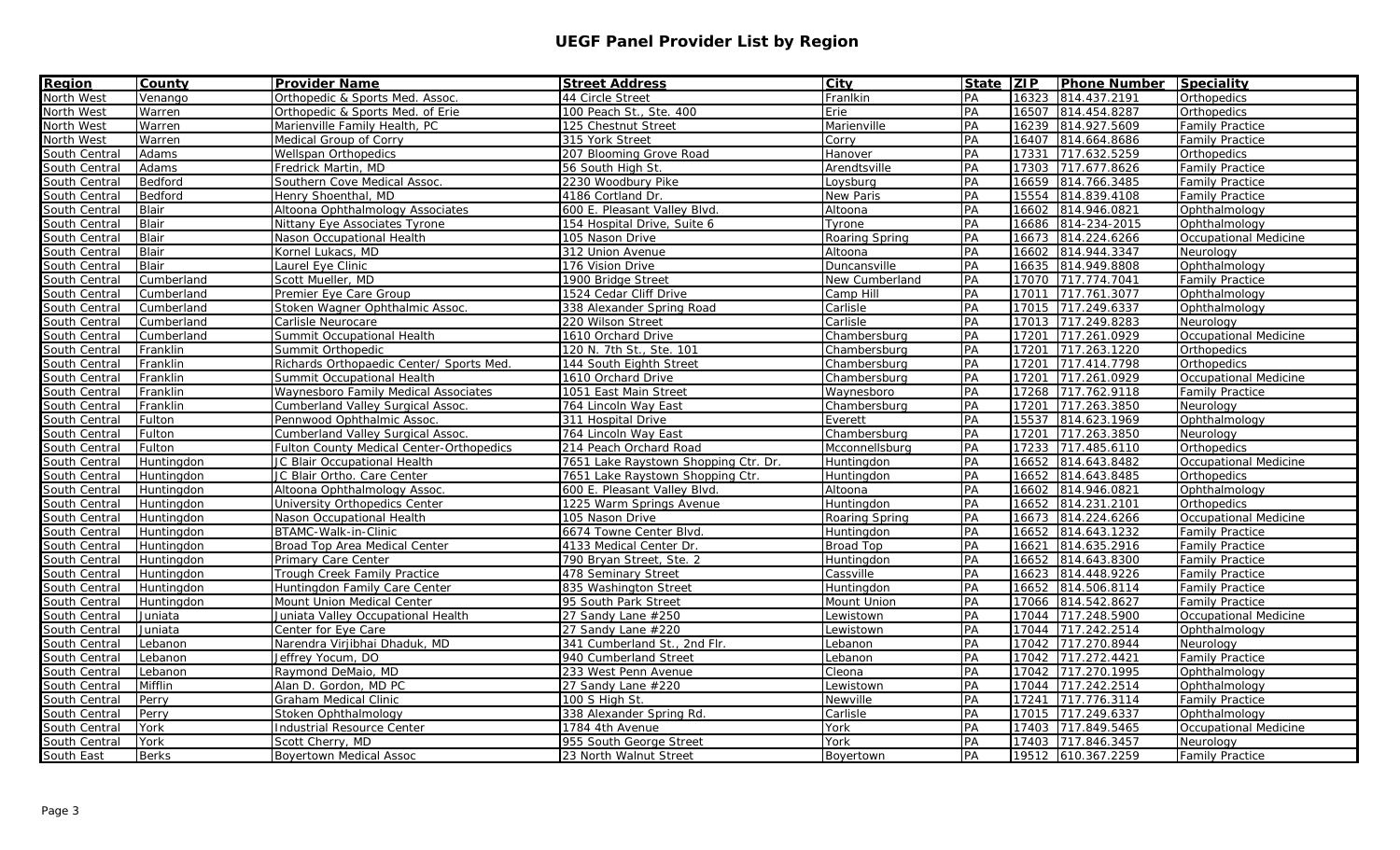| <b>Region</b> | <b>County</b>       | <b>Provider Name</b>                     | <b>Street Address</b>              | City                 | State   ZIP |       | <b>Phone Number Speciality</b> |                              |
|---------------|---------------------|------------------------------------------|------------------------------------|----------------------|-------------|-------|--------------------------------|------------------------------|
| South East    | <b>Bucks</b>        | <b>Family Practice Center of Newtown</b> | 638 Newtown Yardley Rd., Ste. 2E   | <b>Newtown</b>       | PA          | 18940 | 215.968.1616                   | <b>Family Practice</b>       |
| South East    | <b>Bucks</b>        | Eye Associates of Bucks County           | 360 Middletown Blvd.               | Langhorne            | PA          | 19047 | 215.757.6200                   | Ophthalmology                |
| South East    | <b>Bucks</b>        | <b>Patient First</b>                     | 75 E. Street Road                  | Feasterville Trevose | PA          | 19053 | 267.684.1047                   | Urgent Care                  |
| South East    | <b>Bucks</b>        | <b>Patient First</b>                     | 75 East Street Road                | Feasterville Trevose | PA          | 19053 | 267.684.1047                   | Occupational Medicine        |
| South East    | <b>Bucks</b>        | Woodbourne Family Practice               | 1609 Woodbourne Rd., Ste. 101      | Levittown            | PA          | 19057 | 215.945.1500                   | <b>Family Practice</b>       |
| South East    | Chester             | Vistarr Laser & Vision Center            | 845 West Chester Pike              | <b>West Chester</b>  | PA          | 19382 | 610.692.8100                   | Ophthalmology                |
| South East    | Chester             | Valley Forge Orthopaedics                | 254 West Lancaster Ave.            | Paoli                | PA          | 19301 | 610.644.7755                   | Orthopedics                  |
| South East    | Chester             | AFC Urgent Care                          | 510 E. Gay St.                     | <b>West Chester</b>  | PA          | 19380 | 484.999.0204                   | <b>Urgent Care</b>           |
| South East    | Chester             | Injury Care Center                       | 1502 Upland Street                 | Chester              | PA          | 19013 | 484.816.0061                   | Physical Medicine & Rehab    |
| South East    | Delaware            | Negrey-Jahnie Eye Associates             | 56 West Eagle Road                 | Havertown            | PA          | 19083 | 610.446.8080                   | Ophthalmology                |
| South East    | Delaware            | Injury Care Center                       | 901 W Ashland Ave                  | Glenolden            | PA          | 19036 | 610.461.6522                   | Physical Medicine & Rehab    |
| South East    | Delaware            | AFC Urgent Care                          | 5024 Pennell Road                  | Aston                | PA          | 19014 | 610.228.0707                   | <b>Urgent Care</b>           |
| South East    | Lancaster           | The Hand Center                          | 1575 Highlands Dr., Ste. 206       | Lititz               | PA          | 17543 | 717.791.2474                   | Orthopedics                  |
| South East    | Lancaster           | Penn Medicine LGH Family Medicine        | 146 East Main Street               | Leola                | PA          | 17540 | 717.656.2141                   | <b>Family Practice</b>       |
| South East    | Lancaster           | Welsh Mountain Med. & Dental (Mon. Only) | 584 Springville Road               | New Holland          | PA          | 17557 | 717.354.4711                   | <b>Family Practice</b>       |
| South East    | Lancaster           | Lancaster Neuroscience Assoc.            | 1671 Crooked Oak Dr.               | Lancaster            | PA          | 17601 | 717.569.5331                   | Neurology                    |
| South East    | Lancaster           | Eye Doctors of Lancaster                 | 485 Royer Dr.                      | Lancaster            | PA          | 17601 | 717.560.4020                   | Ophthalmology                |
| South East    | Montgomery          | Alan Levin MD                            | 727 Welsh Road                     | Huntingdon Valley    | PA          | 19006 | 215.938.9245                   | <b>Family Practice</b>       |
| South East    | Montgomery          | Liberty Urgent Care                      | 401 Horsham Road                   | Horsham              | PA          | 19044 | 215.422.3646                   | Urgent Care                  |
| South East    | Montgomery          | Liberty Urgent Care                      | 401 Horsham Road                   | Horsham              | PA          | 19044 | 215.422.3646                   | Occupational Medicine        |
| South East    | Montgomery          | Dr. Jill Schneider, MD                   | 1330 Powell Street, #610           | Norristown           | PA          | 19401 | 610.270.2770                   | Ophthalmology                |
| South East    | Montgomery          | Ophthalmic Partners of PA                | 100 Presidential Blvd., Ste. 200   | Bala Cynwyd          | PA          | 19004 | 484.434.2700                   | Ophthalmology                |
| South East    | Montgomery          | <b>Elliott Internal Medicine</b>         | 2300 Computer Rd., Ste. M70        | <b>Willow Grove</b>  | PA          | 19090 | 215.659.3770                   | Internal Medicine            |
| South East    | Montgomery          | <b>Injury Care Center</b>                | 106 DeKalb Street                  | Bridgeport           | PA          | 19405 | 610.272.4181                   | Physical Medicine & Rehab    |
| South East    | Montgomery          | Rothman Institute                        | 400 Enterprise Dr., 2nd Fl.        | Limerick             | PA          | 19468 | 267.339.3776                   | Orthopedics                  |
| South East    | Philadelphia North  | Soll Eye PC of PA                        | 10160 Bustleton Avenue             | Philadelphia         | PA          | 19116 | 215.934.7655                   | Ophthalmology                |
| South East    | Philadelphia North  | Injury Care Center                       | 3300 Grant Ave, Unit 20            | Philadelphia         | PA          | 19114 | 215.647.9601                   | Physical Medicine & Rehab    |
| South East    | Philadelphia South  | MyDoc Urgent Care                        | 1420 Locust Street                 | Philadelphia         | PA          | 19102 | 215.800.1909                   | <b>Urgent Care</b>           |
| South East    | Philadelphia South  | Magee Physical Group                     | 1513 Race St.                      | Philadelphia         | PA          | 19102 | 215.587.3394                   | Physical Medicine            |
| South East    | Philadelphia South  | MyDoc Urgent Care                        | 3717 Chestnut Street               | Philadelphia         | PA          | 19104 | 215.921.8294                   | Urgent Care                  |
| South East    | Philadelphia South  | PA Rehab Associates                      | 2230 South Broad Street            | Philadelphia         | PA          | 19145 | 215.334.3869                   | <b>Physical Medicine</b>     |
| South East    | Philadelphia South  | Phila. Family Med. Assoc.                | 1028 Oregon Avenue                 | Philadelphia         | PA          | 19148 | 215.389.7766                   | <b>Family Practice</b>       |
| South East    | Schuylkill          | Workplace Health Pottsville              | 870 Gordon Nagle Trail, Ste. 101   | Pottsville           | PA          | 17901 | 570.399.5554                   | <b>Occupational Medicine</b> |
| South East    | Schuvlkill          | <b>Stoudt Orthopedics</b>                | 700 Schuvlkill Manor Road, Suite 1 | Pottsville           | PA          | 17901 | 570.622.5672                   | Orthopedics                  |
| South East    | Schuylkill          | Progressive Vision Institute             | 201 East Laurel Blvd.              | Pottsville           | PA          | 17901 | 570.628.4444                   | Ophthalmology                |
| South West    | Allegheny (Central) | Pittsburgh Oculoplastic Assoc., Ltd.     | 1050 Bower Hill Road               | Pittsburgh           | PA          | 15243 | 412.681.4220                   | Ophthalmology                |
| South West    | Allegheny (Central) | St. Clair Occupational Medicine          | 2000 Oxford Drive, Ste. 100        | <b>Bethel Park</b>   | PA          | 15102 | 412.942.7115                   | <b>Occupational Medicine</b> |
| South West    | Allegheny (Central) | <b>BusinessFit Occupational Medicine</b> | 27 Heckel Road                     | <b>McKees Rocks</b>  | PA          | 15136 | 412.777.6369                   | Occupational Medicine        |
| South West    | Allegheny (Central) | Occupational Healthcare                  | 251 7th St., Ste. 201B             | New Kensington       | PA          | 15068 | 724.335.6662                   | Occupational Medicine        |
| South West    | Allegheny (NE)      | St. Clair Occupational Medicine          | 2000 Oxford Drive, Ste. 100        | <b>Bethel Park</b>   | PA          | 15102 | 412.942.7115                   | <b>Occupational Medicine</b> |
| South West    | Allegheny (NE)      | <b>BusinessFit Occupational Medicine</b> | 27 Heckel Road                     | <b>McKees Rocks</b>  | PA          | 15136 | 412.777.6369                   | Occupational Medicine        |
| South West    | Allegheny (NE)      | Occupational Healthcare                  | 251 7th St., Ste. 201B             | New Kensington       | PA          | 15068 | 724.335.6662                   | Occupational Medicine        |
| South West    | Allegheny (NW)      | Western PA Surgery Center                | 6001 Stonewood Drive               | Wexford              | PA          | 15090 | 866.874.7483                   | Orthopedics                  |
| South West    | Allegheny (NW)      | St. Clair Occupational Medicine          | 2000 Oxford Drive, Ste. 100        | <b>Bethel Park</b>   | PA          | 15102 | 412.942.7115                   | <b>Occupational Medicine</b> |
| South West    | Allegheny (NW)      | <b>BusinessFit Occupational Medicine</b> | 27 Heckel Road                     | <b>McKees Rocks</b>  | PA          | 15136 | 412.777.6369                   | Occupational Medicine        |
| South West    | Allegheny (NW)      | Horodnic Family Practice                 | 103 North Meadow Dr., Ste. 200     | Wexford              | PA          | 15090 | 724.934.5040                   | <b>Family Practice</b>       |
| South West    | Allegheny (NW)      | Occupational Healthcare                  | 251 7th St., Ste. 201B             | New Kensington       | PA          | 15068 | 724.335.6662                   | <b>Occupational Medicine</b> |
| South West    | Allegheny (NW)      | Falcon ER Urgent Care                    | 1241 Freedom Road, Ste. 1A         | Cranberry Twp        | PA          |       | 16066 724.235.6000             | <b>Urgent Care</b>           |